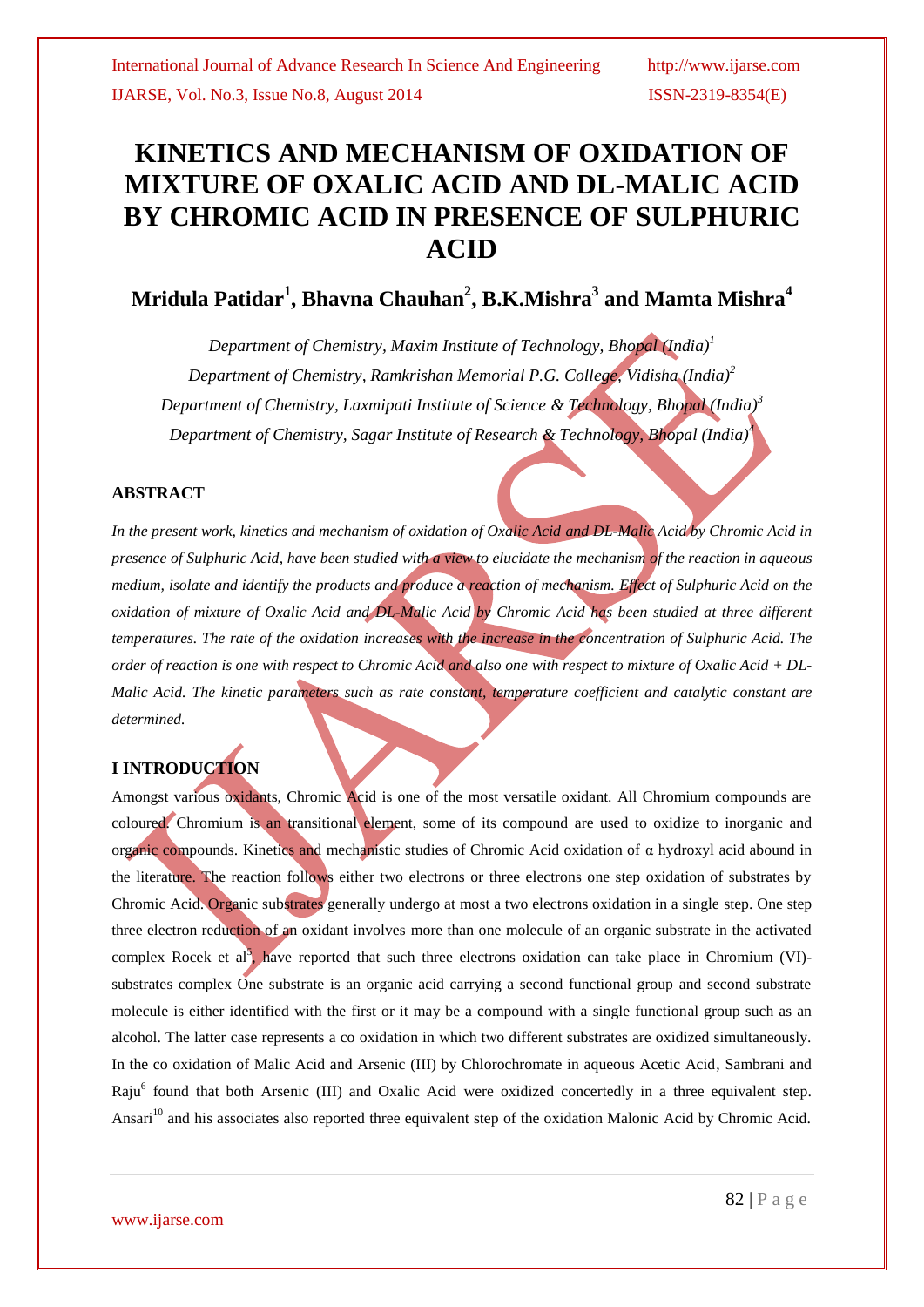## International Journal of Advance Research In Science And Engineering http://www.ijarse.com IJARSE, Vol. No.3, Issue No.8, August 2014 ISSN-2319-8354(E)

According to Bronsted theory of acid and base catalysis $<sup>11</sup>$ , un dissociated molecule catalyze the reaction rate.</sup> Weak acid can also catalyze the reaction rate.

#### **II EXPERIMENTAL**

All the chemicals were of. AR grade, Oxalic Acid (Merck), DL-Malic Acid, Chromium trioxide (Qualigens), Sulphuric Acid (B.D.H.) and all other chemicals were used of highest purity available as commercially. Standard solution of known Oxalic Acid, DL-Malic Acid was prepared by accurate weighing of the amount required and dissolving it quickly in double distilled water. Stock solution of Chromium (VI) was prepared by dissolving of Chromium trioxide in double distilled water and was standardized iodometrically. The reacting solutions were kept in a thermostat for about half an hour. The temperature regulation was within  $29^{\circ}C (\pm 0.1^{\circ}C)$ . After the solution had attended the experimental temperature of the thermostat, then 25 ml of each reactant was pipette out and immediately transferred into the flask. An aliquot of 5ml of the reaction mixture was then immediately withdrawn and its optical density (O.D.) measured at once. Progress of the reaction was measured by using spectrophotometer. Data so obtained at 29°C on various reaction mixtures containing different concentration of Sulphuric Acid, while the concentration of Oxalic Acid, DL-Malic Acid and Chromic Acid were kept constant at 2.50 x  $10^{-1}M$ ,2.50 X  $10^{-1}M$  and 8.20 X  $10^{-3}M$  respectively. Concentration of Sulphuric Acid was varied from 1.20 X 10<sup>-2</sup> M to 9.60  $\chi$  10<sup>-3</sup>M respectively. Kinetic data are recorded in table No.01and 02.

| S.<br>N <sub>0</sub> | <b>Concentratin of Sulphuic</b><br>Acid $(M)$ | <b>Rate Constant in presence</b><br>of $H_2SO_4$ | <b>Hydrogen ion Concentration</b><br>$X$ 10 <sup>-2</sup> |
|----------------------|-----------------------------------------------|--------------------------------------------------|-----------------------------------------------------------|
| 1                    | $0.00 \times 10^{-2}$                         | 6.6085                                           | 0.726                                                     |
| $\overline{2}$       | $1.20 \times 10^{-2}$                         | 8.3194                                           | 1.023                                                     |
| 3                    | $2.40 \times 10^{-2}$                         | 10.3825                                          | 1.738                                                     |
|                      | $3.60 \times 10^{-2}$                         | 14.6632                                          | 2.291                                                     |
| 5                    | $4.80 \times 10^{-2}$                         | 18.1665                                          | 3.090                                                     |
| 6                    | $6.00 \times 10^{-2}$                         | 22.0835                                          | 3.981                                                     |
| $\overline{7}$       | $7.20 \times 10^{-2}$                         | 26.1375                                          | 4.365                                                     |
| 8                    | $8.40 \times 10^{-2}$                         | 30.3023                                          | 4.786                                                     |
| 9                    | $9.66 \times 10^{-2}$                         | 34.9275                                          | 5.370                                                     |

#### **TABLE No. 01 RATE CONSTANT K X10-3 min -1**

**Fig1: Variation of Rate Constant with the Concentration of Sulphuric Acid cf TABLE -01 Fig 2: Variation of Rate Constant with the Hydrogen Ion Concentration cf TABLE -01**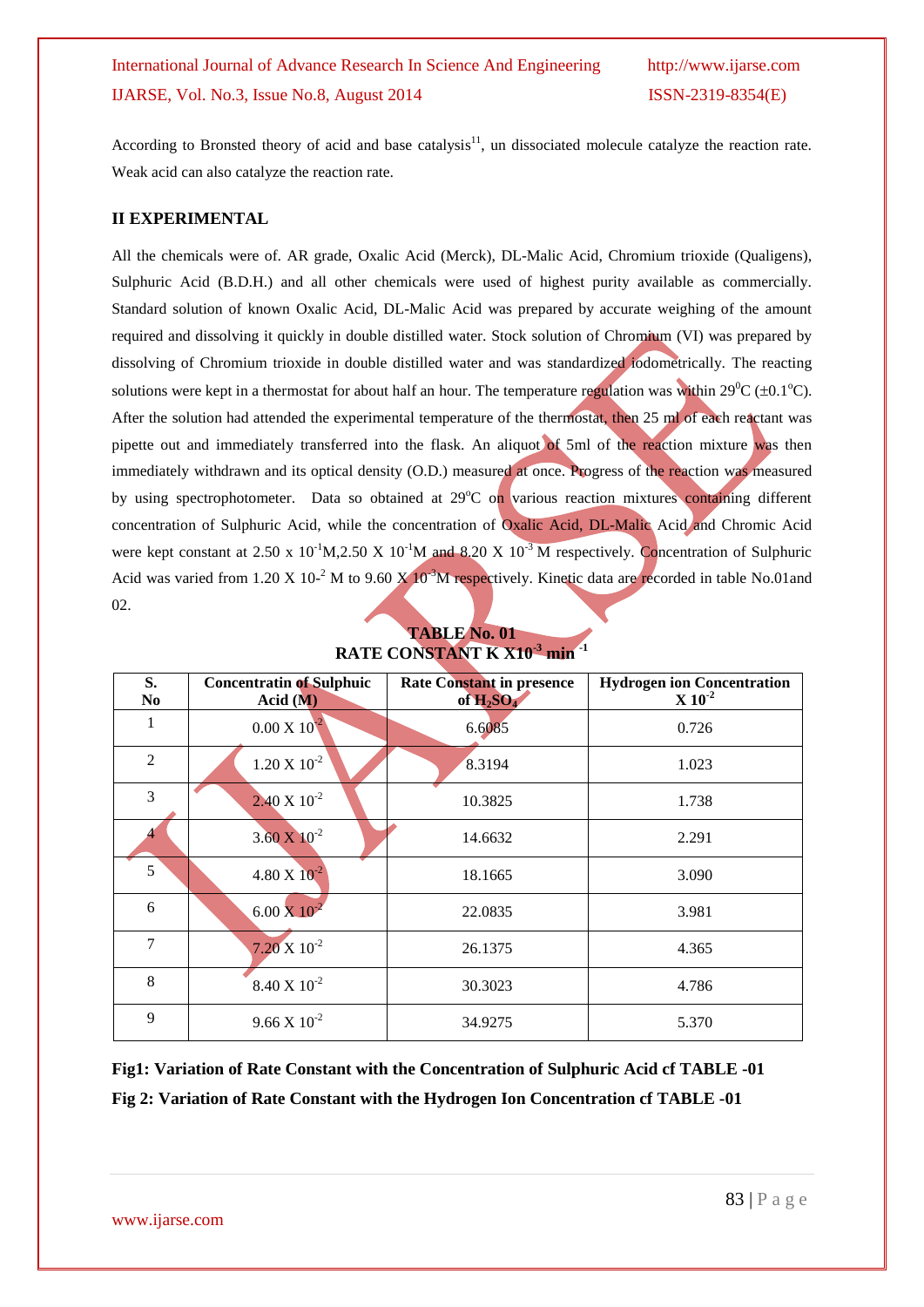



#### **TABLE No.02 CATALYTIC CONSTANT AND DIELECTRIC CONSTANT**

| S. No.         | <b>Concentration of Sulphuric</b><br>Acid | Catalytic Constant $K_H^+ x$<br>$10^{-1}$ | <b>Dielectric Constant</b> |
|----------------|-------------------------------------------|-------------------------------------------|----------------------------|
| 1              | $0.00 \times 10^{-2}$                     |                                           | 1.801*                     |
| 2              | $1.20 \text{ X } 10^{-2}$                 | 1.6724                                    | 1.672                      |
| 3              | $2.40 \times 10^{-2}$                     | 2.1715                                    | 1.669                      |
| $\overline{4}$ | $3.60 \times 10^{-2}$                     | 3.5158                                    | 1.664                      |
| 5              | $4.80 \times 10^{-2}$                     | 3.7405                                    | 1.662                      |
| 6              | $6.00 \times 10^{-2}$                     | 3.8872                                    | 1.660                      |
| 7              | $7.20 \times 10^{-2}$                     | 4.4740                                    | 1.659                      |
| 8              | $8.40 \times 10^{-2}$                     | 4.9506                                    | 1.651                      |
| 9              | $9.66 \times 10^{-2}$                     | 5.2736                                    | 1.640                      |
|                | 1.660                                     |                                           |                            |

\* Not included in the average

www.ijarse.com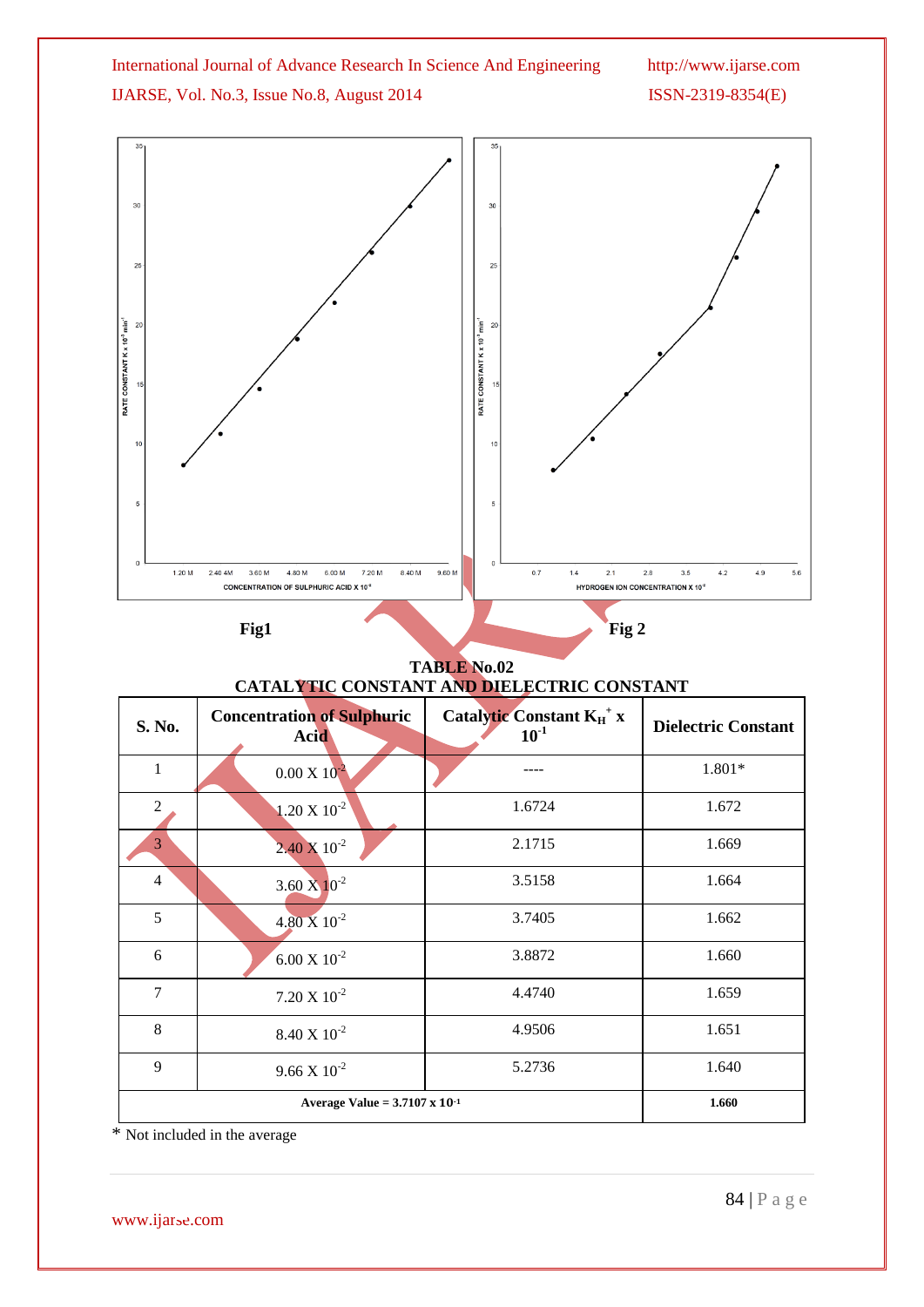| S. No.         | <b>Concentration of Sulphuric</b><br>Acid $(M)$ | RATE CONSTANT K X 10 <sup>-3</sup> min <sup>-1</sup> |         |          |
|----------------|-------------------------------------------------|------------------------------------------------------|---------|----------|
|                |                                                 | $29^0C$                                              | $39^0C$ | $49^0C$  |
|                | $0.00 \times 10^{-2}$                           | 6.6085                                               | 13.0848 | 25.6463  |
| $\mathfrak{D}$ | $1.20 \times 10^{-2}$                           | 8.3194                                               | 16.2228 | 31.7967  |
| 3              | $2.40 \times 10^{-2}$                           | 10.3825                                              | 20.5574 | 40.2924  |
| 4              | $3.60 \times 10^{-2}$                           | 14.6632                                              | 28.8865 | 56.6175  |
| 5              | $4.80 \times 10^{-2}$                           | 18.1665                                              | 35.6063 | 69.0763  |
| 6              | $6.00 \times 10^{-2}$                           | 22.0835                                              | 43.7253 | 85.2644  |
| $\tau$         | $7.20 \times 10^{-2}$                           | 26.1375                                              | 51.4909 | 99.3774  |
| 8              | $8.40 \times 10^{-2}$                           | 30.3023                                              | 59.0895 | 114.6336 |
| 9              | $9.66 \times 10^{-2}$                           | 34.9275                                              | 67.4101 | 131.4496 |

#### **TABLE NO. 03 RATE CONSTANT AT DIFFERENT TEMPERATURES**

## **Table No. 04 TEMPERATURE COEFFICIENT**

| S. No.       | <b>Concentration of Sulphuric</b><br>Acid(M) | <b>Temperature Coefficient</b> |                   |  |
|--------------|----------------------------------------------|--------------------------------|-------------------|--|
|              |                                              | $K_{39} / K_{29}$              | $K_{49} / K_{39}$ |  |
| $\mathbf{1}$ | $0.00 \times 10^{-2}$                        | 1.98                           | 1.96              |  |
| 2            | $1.20 \text{ X } 10^{-2}$                    | 1.95                           | 1.96              |  |
| 3            | $2.40 \times 10^{-2}$                        | 1.98                           | 1.96              |  |
|              | $3.60 \times 10^{-2}$                        | 1.97                           | 1.96              |  |
| $5^{\circ}$  | $4.80 \times 10^{-2}$                        | 1.96                           | 1.94              |  |
| 6            | $6.00 X 10^{-2}$                             | 1.98                           | 1.95              |  |
| $\tau$       | $7.20 \times 10^{-2}$                        | 1.97                           | 1.93              |  |
| 8            | $8.40\times10^{\text{-}2}$                   | 1.95                           | 1.94              |  |
| 9            | $9.60 \times 10^{-2}$                        | 1.93                           | 1.95              |  |

#### **III RESULTS AND DISCUSSION**

The rate of the reaction is affected by the Sulphuric Acid concentration, the extent of which depends on the following two factors; (1) The concentration of added Acid in the reaction mixture.(2) The nature of the added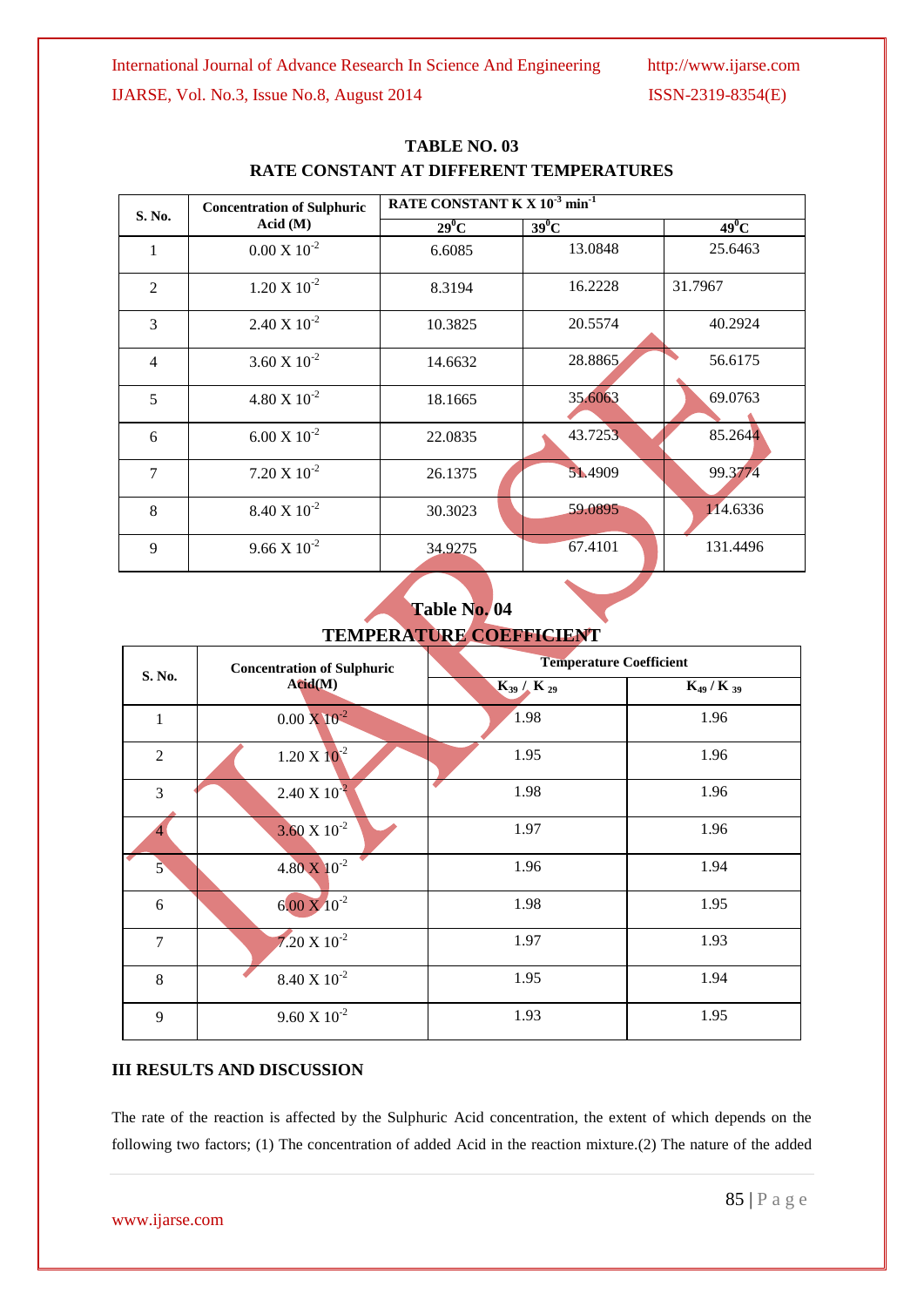## International Journal of Advance Research In Science And Engineering http://www.ijarse.com IJARSE, Vol. No.3, Issue No.8, August 2014 ISSN-2319-8354(E)

Acid. As the rate of the reaction is altered in presence of Sulphuric Acid, hence the reaction is catalyzed. The order of the reaction with respect to Chromic Acid remains unaltered (one) in the presence of Sulphuric Acid in the system. A graph obtained between the rates constant and added concentration of Sulphuric Acid / Hydrogen ion concentration (Fig No. 01 and 02) suggests that the rate is linear function of the concentration of Sulphuric Acid. The pH value decrease quite naturally with the increase in the Sulphuric Acid concentration. It will be explained in several ways. Most important of these appears to be, (a) fast formation of the activated complex, (b) intermediate compound regenerates both the positive catalyst and the reactants, catalytic side reaction or decomposition and breaking of chain reaction

The rate however does not depend on the concentration of Hydrogen ion only. Thus the acid effect is not due to specific acid catalysis. It seems to be due to general acid catalysis. It will be worthwhile to state that the values of temperature coefficient of reaction depend upon the reaction themselve*s*. It is observed from the table no-04 that temperature coefficient is fairly constant. The values of temperature coefficient are approximately equal to two. The energy of activation is acquired by collision only. The temperature effect is thus purely thermal. It seems that the source of acquiring energy of activation is practically the same at all temperatures. There is no other way of acquiring energy at the temperature of experiment. Hence the discussion of the results obtained at29 $^{\circ}$ C will suffice, for it will hold, good the data observed at other temperature also, the difference being in the values of the rate constants only. No significant change in the values of dielectric constant and catalytic constant of the system is observed by the concentration of the added Sulphuric Acid.

In order to study the overall oxidation products of mixture of Oxalic Acid +DL-Malic Acid by Chromic Acid were mixed in equimolar amounts The reaction mixture containing Oxalic Acid +DL-Malic Acid and Chromic Acid was kept at room temperature for a long time. After mixing the reactants, it was observed that initial light yellow colour changed to light blue in the course of the reaction. This clearly indicates that the oxidation of the reactants proceeds through different stages and the reduction of Cr (VI) to Cr (III) in the oxidation of mixture of Oxalic Acid + DL- Malic Acid by Chromic Acid. Products were extracted with ether by solvent extraction method and identified as Malonic Acid and Carbon dioxide. Malonic Acid was identified by its melting point and spot tests<sup>8</sup>. Carbon dioxide was confirmed by passing the gas in lime water, which turned milky.

#### **IV MECHANISM OF REACTION**